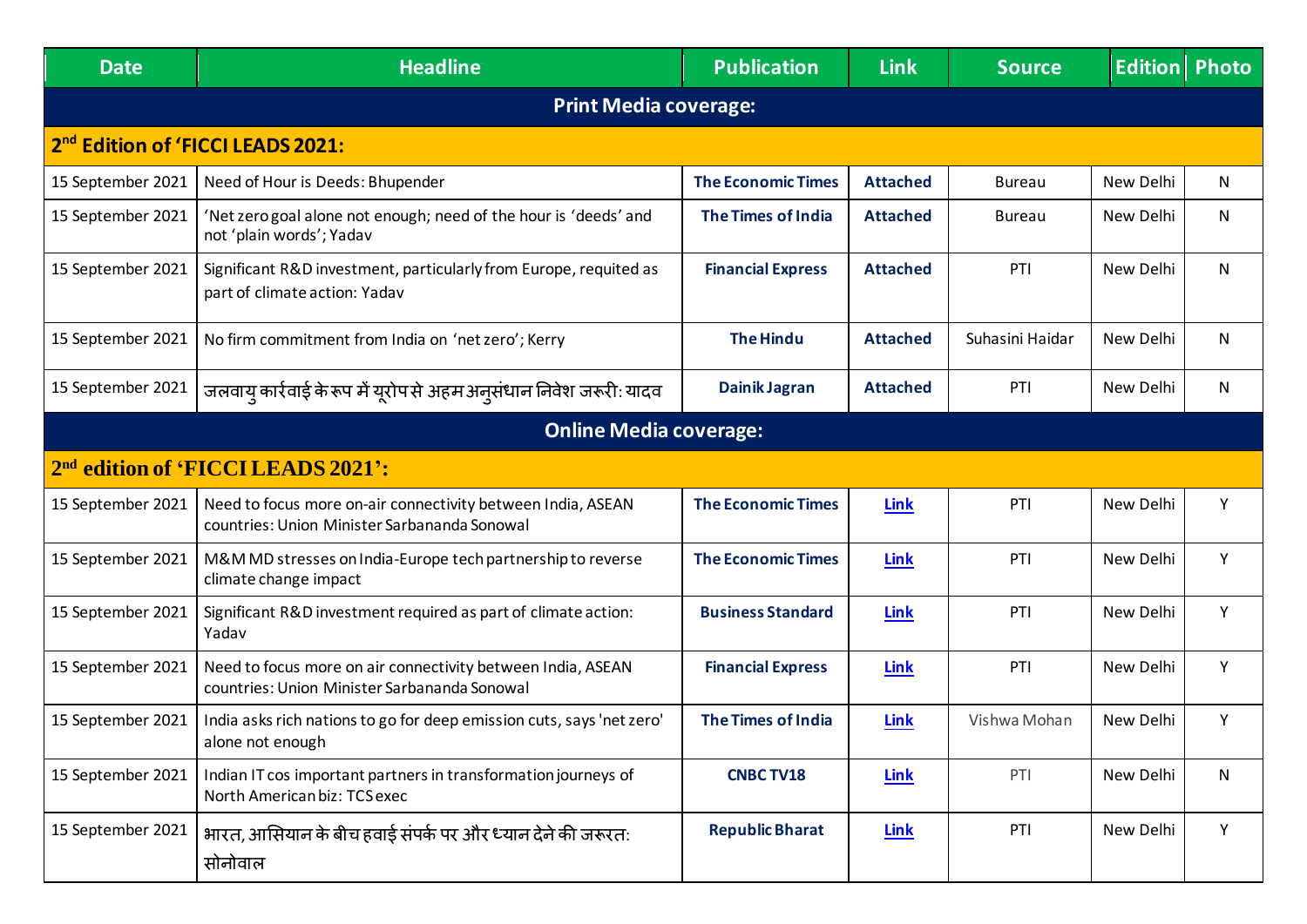| 15 September 2021 | जलवायु कार्रवाई के रूप में यूरोप से अहम अनुसंधान निवेश की<br>आवश्यकता: भूपेंद्र यादव                                                      | <b>Republic Bharat</b>  | <b>Link</b> | PTI           | New Delhi | Υ |
|-------------------|-------------------------------------------------------------------------------------------------------------------------------------------|-------------------------|-------------|---------------|-----------|---|
| 15 September 2021 | COVID highlighted importance of engaging with partner nations for<br>development of all: Anurag Thakur                                    | <b>India TV</b>         | <b>Link</b> | PTI           | New Delhi | Y |
| 15 September 2021 | भारत, आसियान के बीच हवाई संपर्क पर और ध्यान देने की जरूरत:<br>सोनोवाल                                                                     | <b>Nav Bharat Times</b> | <b>Link</b> | PTI-Bhasha    | New Delhi | N |
| 15 September 2021 | जलवाय् कार्रवाई के रूप में यूरोप से अहम अन् संधान निवेश की<br>आवश्यकता: यादव                                                              | <b>Nav Bharat Times</b> | <b>Link</b> | PTI-Bhasha    | New Delhi | N |
| 15 September 2021 | Indian IT cos important partners in transformation journeys of<br>North American biz: TCS exec                                            | <b>Money Control</b>    | <b>Link</b> | PTI           | New Delhi | N |
| 15 September 2021 | COVID highlighted importance of engaging with partner nations for<br>development of all Anurag Thakur                                     | <b>The Week</b>         | Link        | PTI           | New Delhi | N |
| 15 September 2021 | Significant R D investment particularly from Europe required as part<br>of climate action Yadav                                           | <b>The Week</b>         | <b>Link</b> | PTI           | New Delhi | N |
| 15 September 2021 | Indian IT cos important partners in transformation journeys of<br>North American biz: TCS exec                                            | <b>Business world</b>   | Link        | PTI           | New Delhi | N |
| 15 September 2021 | COVID highlighted importance of engaging with partner nations for<br>development of all: Anurag Thakur                                    | <b>Outlook</b>          | <b>Link</b> | PTI           | New Delhi | N |
| 15 September 2021 | M&M MD stresses on India-Europe tech partnership to reverse<br>climate change impact                                                      | <b>Outlook</b>          | Link        | PTI           | New Delhi | N |
| 15 September 2021 | Significant R&D investment, particularly from Europe, required as<br>part of climate action: Yadav                                        | <b>Outlook</b>          | <b>Link</b> | PTI           | New Delhi | N |
| 15 September 2021 | Indian IT cos important partners in transformation journeys of<br>North American biz: TCS exec                                            | <b>Outlook</b>          | Link        | PTI           | New Delhi | N |
| 15 September 2021 | Centre requests Indian companies to join 'Leadership Group for<br>Industry Transition'                                                    | <b>ANI News</b>         | Link        | <b>Bureau</b> | New Delhi | Y |
| 15 September 2021 | Opportune time to forge partnership as Middle-East economies<br>moving towards developing tech-cased start-ups ecosystem: Uday<br>Shankar | <b>UNI News</b>         | Link        | <b>Bureau</b> | New Delhi | N |
|                   |                                                                                                                                           |                         |             |               |           |   |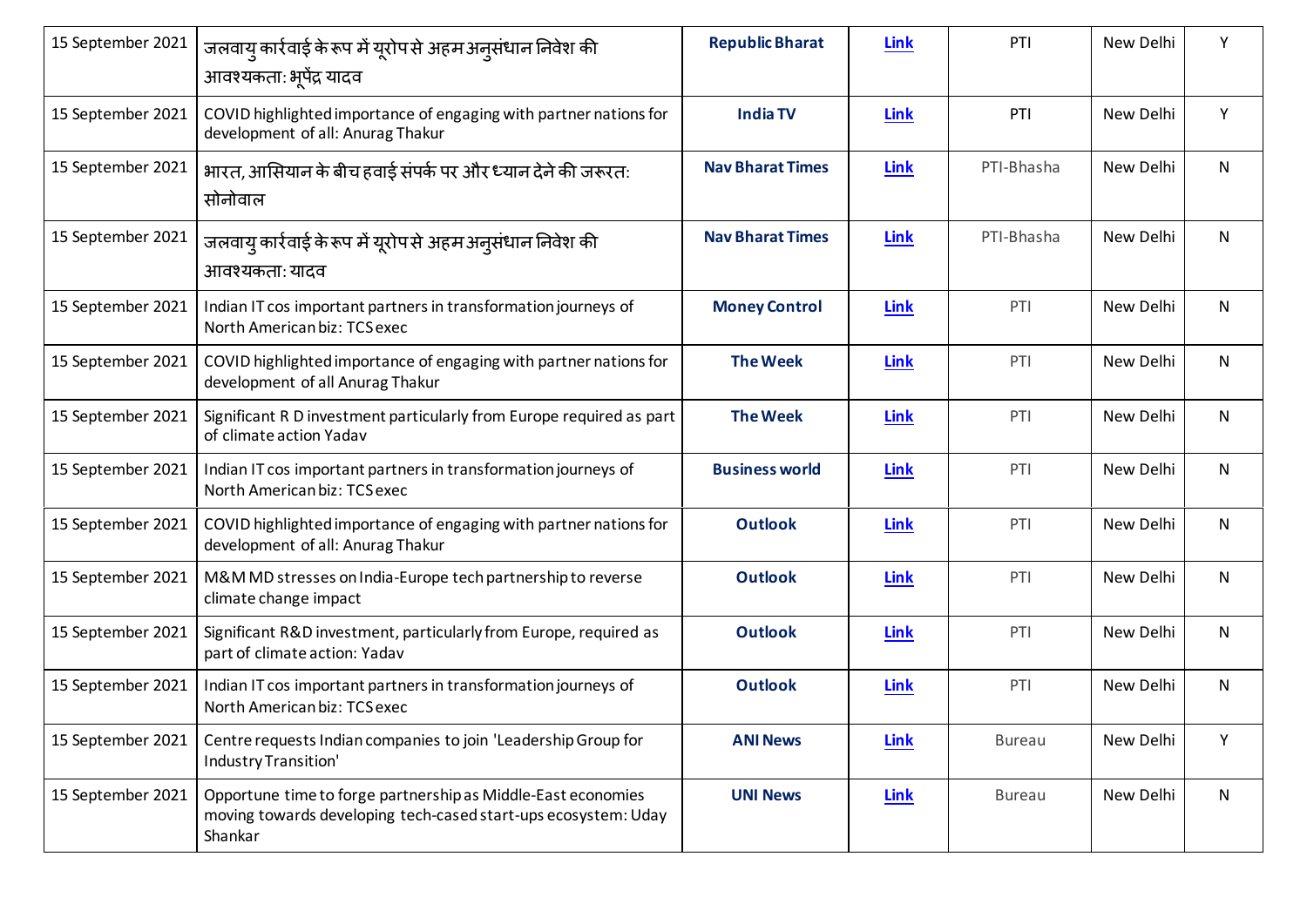| 15 September 2021 | Govt to introduce new Emigration Bill in Parliament for approval:<br>Top Official                                                                                           | <b>UNI News</b>      | <b>Link</b>     | <b>Bureau</b> | New Delhi | N            |
|-------------------|-----------------------------------------------------------------------------------------------------------------------------------------------------------------------------|----------------------|-----------------|---------------|-----------|--------------|
| 15 September 2021 | India should position itself as global manufacturing hub due to its<br>cost-efficient ecosystem: Manish Sharma                                                              | <b>UNI News</b>      | Link            | <b>Bureau</b> | New Delhi | N            |
| 15 September 2021 | भारत, आसियान के बीच हवाई संपर्क पर और ध्यान देने की जरूरत:<br>सोनोवाल                                                                                                       | <b>Punjab Kesari</b> | Link            | PTI           | New Delhi | N            |
| 15 September 2021 | Reaching 'net zero' alone is not enough; need of the hour is deeds<br>and not plain words to deal with climate change: Bhupender Yadav                                      | <b>Orissa Diary</b>  | <b>Link</b>     | <b>Bureau</b> | New Delhi | Y            |
| 15 September 2021 | भारत, आसियान के बीच हवाई संपर्क पर और ध्यान देने की जरूरत:<br>सोनोवाल                                                                                                       | <b>Lokmat</b>        | <b>Link</b>     | PTI           | New Delhi | N            |
| 15 September 2021 | Need to focus on better air connectivity between India, ASEAN<br>countries: Sarbananda Sonowal                                                                              | <b>Yahoo News</b>    | Link<br>(Video) | ANI           | New Delhi | Y            |
| 15 September 2021 | Centre requests Indian companies to join 'Leadership Group for<br>Industry Transition'                                                                                      | <b>Yahoo News</b>    | Link            | ANI           | New Delhi | Υ            |
| 15 September 2021 | India-ASEAN air connectivity needs more attention: Sonowal                                                                                                                  | <b>Mce Zone</b>      | Link            | <b>Bureau</b> | New Delhi | N            |
| 15 September 2021 | MEA Working On Developing Mobility And Migration Partnerships:<br>Sanjay Bhattacharyya, Secretary (CPV & OIA)                                                               | <b>Ten News</b>      | Link            | <b>Bureau</b> | New Delhi | Υ            |
| 15 September 2021 | Connectivity And Digitalisation Are Key To India-ASEAN Relations:<br>Union Minister, Sarbananda Sonowal                                                                     | <b>Ten News</b>      | <b>Link</b>     | <b>Bureau</b> | New Delhi | Y            |
| 15 September 2021 | India Should Position Itself As Global Manufacturing Hub Due To Its<br>Cost-Efficient Ecosystem: Manish Sharma, President & CEO (India<br>And South Asia), Panasonic, India | <b>Ten News</b>      | Link            | <b>Bureau</b> | New Delhi | Υ            |
| 15 September 2021 | COVID Highlighted Significance Of Participating With Companion<br>Nations For Growth Of All: Anurag Thakur                                                                  | <b>News Robin</b>    | <b>Link</b>     | <b>Bureau</b> | New Delhi | N            |
|                   | 15 September 2021   Need to focus more on air connectivity between India, ASEAN<br>countries: Sonowal                                                                       | <b>Devdiscourse</b>  | <b>Link</b>     | PTI           | New Delhi |              |
| 15 September 2021 | Significant R&D investment, particularly from Europe, required as<br>part of climate action: Yadav                                                                          | <b>Devdiscourse</b>  | <b>Link</b>     | PTI           | New Delhi | $\mathsf{N}$ |
| 15 September 2021 | COVID Highlighted Importance Of Engaging With Partner Nations<br>For Development Of All: Anurag Thakur                                                                      | <b>Pokcet News</b>   | <b>Link</b>     | <b>Bureau</b> | New Delhi | $\mathsf{N}$ |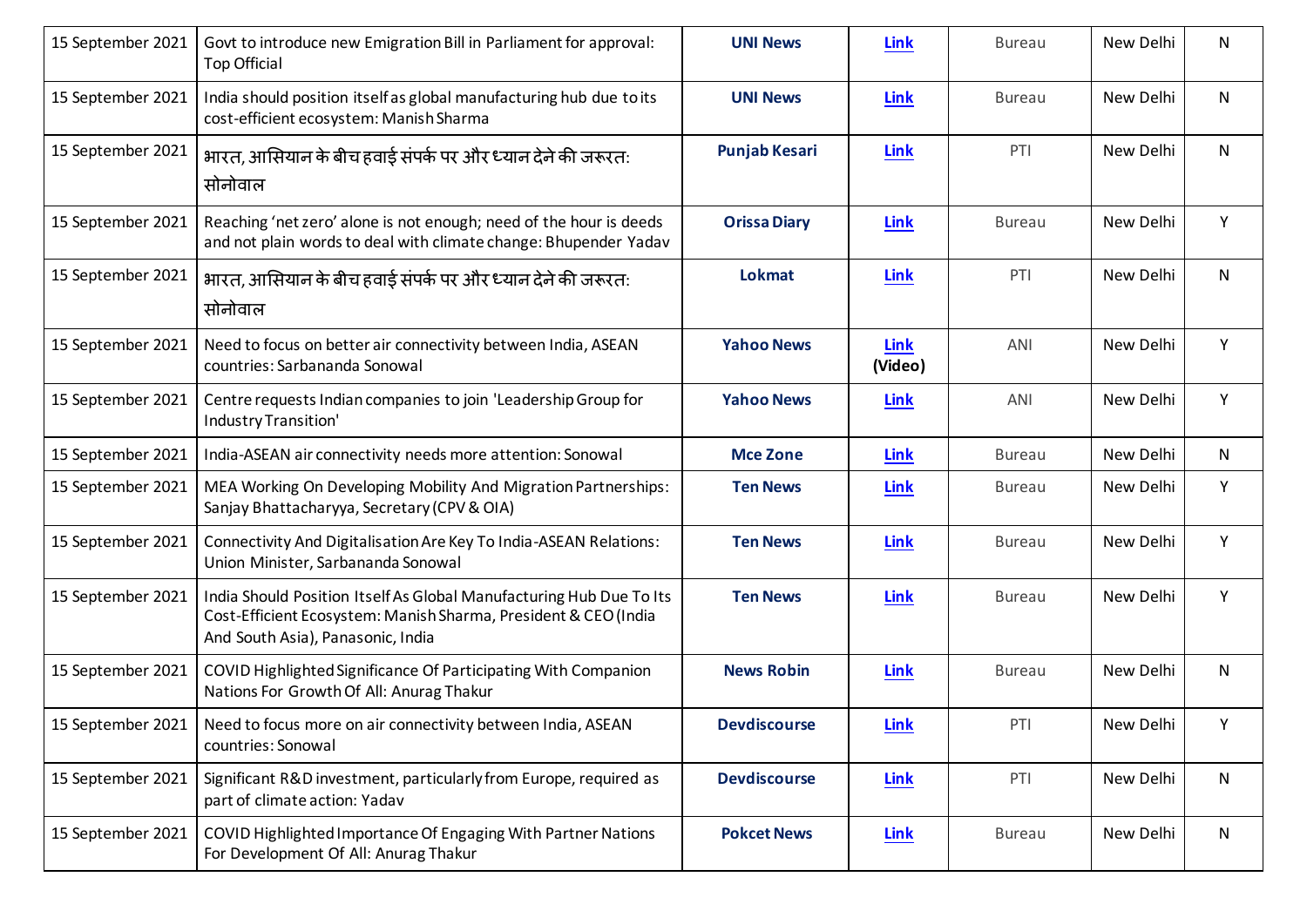| 15 September 2021 | M&M MD Stresses on India-Europe Tech Partnership to Reverse<br>Climate Change Impact                   | Latestly                               | Link        | Agencies      | New Delhi | N  |
|-------------------|--------------------------------------------------------------------------------------------------------|----------------------------------------|-------------|---------------|-----------|----|
| 15 September 2021 | भारत, आसियान के बीच हवाई संपर्क पर और ध्यान देने की जरूरत:<br>सोनोवाल                                  | Latestly                               | Link        | Agencies      | New Delhi | N. |
| 15 September 2021 | COVID Highlighted Importance Of Engaging With Partner Nations<br>For Development Of All: Anurag Thakur | <b>News Polo</b>                       | Link        | PTI           | New Delhi | N  |
| 15 September 2021 | COVID Highlighted Importance Of Engaging With Partner Nations<br>For Development Of All: Anurag Thakur | <b>Digit Patrox</b>                    | <b>Link</b> | PTI           | New Delhi | N  |
| 15 September 2021 | COVID Highlighted Importance Of Engaging With Partner Nations<br>For Development Of All: Anurag Thakur | <b>Public News</b>                     | Link        | PTI           | New Delhi | N  |
| 15 September 2021 | COVID Highlighted Importance Of Engaging With Partner Nations<br>For Development Of All: Anurag Thakur | Opoyi                                  | <b>Link</b> | PTI           | New Delhi | N  |
| 15 September 2021 | कोविडने सर्वांच्या विकासासाठी भागीदार राष्ट्रांशी जोडण्याचे महत्त्व ठळक<br>केले: अनुराग ठाकूर          | <b>Maharashtra News</b><br><b>Live</b> | Link        | <b>Bureau</b> | New Delhi | N  |
| 15 September 2021 | Action, not words needed to combat climate change: Environment<br>Minister                             | Daiji World                            | Link        | <b>IANS</b>   | New Delhi | N  |
| 15 September 2021 | Action, not words needed to combat climate change: Environment<br>Minister                             | Lokmat                                 | Link        | <b>IANS</b>   | New Delhi | Y  |
| 15 September 2021 | Action, not words needed to combat climate change: Environment<br>Minister                             | <b>News Web India123</b>               | Link        | <b>IANS</b>   | New Delhi | N  |
| 15 September 2021 | Action, not words needed to combat climate change: Environment<br>Minister                             | <b>Telugu Top</b>                      | <b>Link</b> | <b>IANS</b>   | New Delhi | Υ  |
| 15 September 2021 | Action, not words needed to combat climate change: Environment<br>Minister                             | <b>Ommcom News</b>                     | Link        | <b>IANS</b>   | New Delhi | Υ  |
| 15 September 2021 | Action, not words needed to combat climate change: Environment<br>Minister                             | <b>News Freshers Live</b>              | <b>Link</b> | <b>IANS</b>   | New Delhi | Υ  |
| 15 September 2021 | Action, not words needed to combat climate change: Environment<br>Minister                             | <b>Social News XYZ</b>                 | <b>Link</b> | <b>IANS</b>   | New Delhi | Y  |
| 15 September 2021 | India Asks Rich Nations To Go For Deep Emission Cuts, Says 'Net<br>Zero' Alone Not Enough              | <b>Struggler King</b>                  | <b>Link</b> | <b>Bureau</b> | New Delhi | Y  |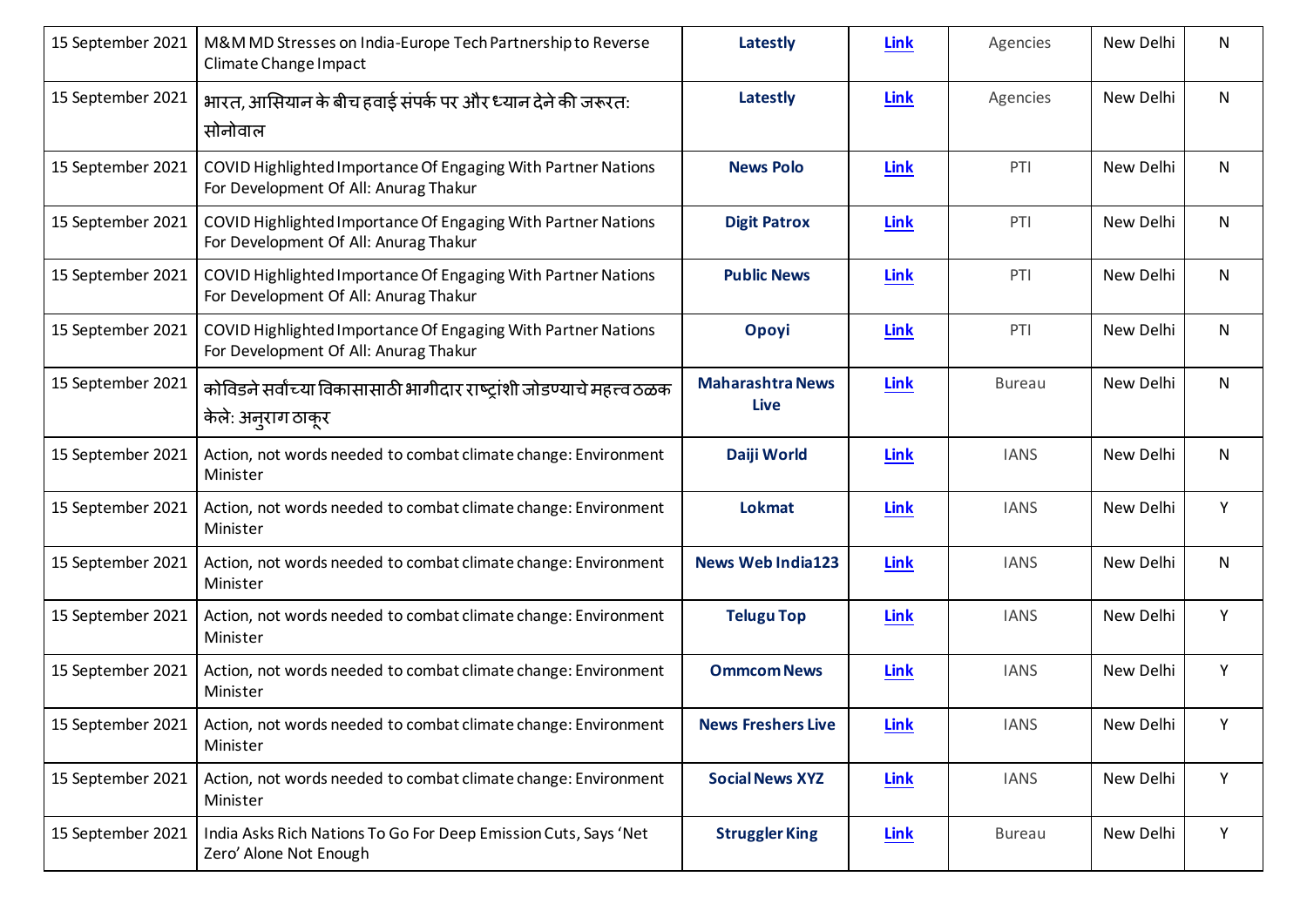| 15 September 2021 | India Asks Rich Nations To Go For Deep Emission Cuts, Says 'Net<br>Zero' Alone Not Enough              | Qudach                  | <b>Link</b> | <b>Bureau</b> | New Delhi | Y            |
|-------------------|--------------------------------------------------------------------------------------------------------|-------------------------|-------------|---------------|-----------|--------------|
| 15 September 2021 | Action, not words needed to combat climate change: Environment<br>Minister                             | <b>Business Bytes</b>   | <b>Link</b> | <b>IANS</b>   | New Delhi | Y            |
| 15 September 2021 | Action, not words needed to combat climate change: Environment<br>Minister                             | <b>Mangalore Mirror</b> | Link        | <b>IANS</b>   | New Delhi | Y            |
| 15 September 2021 | Action, not words needed to combat climate change: Environment<br>Minister                             | <b>Andhram</b>          | Link        | <b>IANS</b>   | New Delhi | N            |
| 15 September 2021 | Action, not words needed to combat climate change: Environment<br>Minister                             | <b>MenaFN</b>           | Link        | <b>IANS</b>   | New Delhi | Y            |
| 15 September 2021 | COVID Highlighted Importance Of Engaging With Partner Nations<br>For Development Of All: Anurag Thakur | <b>Kaiserin</b>         | Link        | PTI           | New Delhi | $\mathsf{N}$ |
| 15 September 2021 | जलवायु कार्रवाई के रूप में यूरोप से अहम अनुसंधान निवेश की<br>आवश्यकताः यादव                            | Latestly                | Link        | <b>Bhasha</b> | New Delhi | N            |
| 15 September 2021 | COVID Highlighted Importance Of Engaging With Partner Nations<br>For Development Of All: Anurag Thakur | <b>Cyber Tech News</b>  | Link        | PTI           | New Delhi | N            |
| 15 September 2021 | Action, not words needed to combat climate change: Environment<br>Minister                             | <b>Sify News</b>        | <b>Link</b> | <b>IANS</b>   | New Delhi | $\mathsf{N}$ |
| 15 September 2021 | Centre requests Indian companies to join a forum                                                       | <b>News Break</b>       | Link        | ANI           | New Delhi | Y            |
| 15 September 2021 | COVID Highlighted Importance Of Engaging With Partner Nations<br>For Development Of All: Anurag Thakur | <b>Hindi News 4U</b>    | Link        | Agencies      | New Delhi | N            |
| 15 September 2021 | COVID Highlighted Importance Of Engaging With Partner Nations<br>For Development Of All: Anurag Thakur | <b>Status for</b>       | <b>Link</b> | PTI           | New Delhi | N            |
| 15 September 2021 | COVID highlights importance of engaging with partner nations for<br>development of all: Anurag Thakur  | <b>Bharat Times</b>     | <b>Link</b> | PTI           | New Delhi | $\mathsf{N}$ |
| 15 September 2021 | Action, not words needed to combat climate change: Environment<br>Minister                             | <b>Ind Forums</b>       | <b>Link</b> | <b>IANS</b>   | New Delhi | Υ            |
| 15 September 2021 | Centre requests Indian companies to join a forum                                                       | <b>Big News</b>         | <b>Link</b> | ANI           | New Delhi | Y            |
| 15 September 2021 | COVID Highlighted Importance Of Engaging With Partner Nations<br>For Development Of All: Anurag Thakur | <b>Nirmal News</b>      | <b>Link</b> | PTI           | New Delhi | Y            |